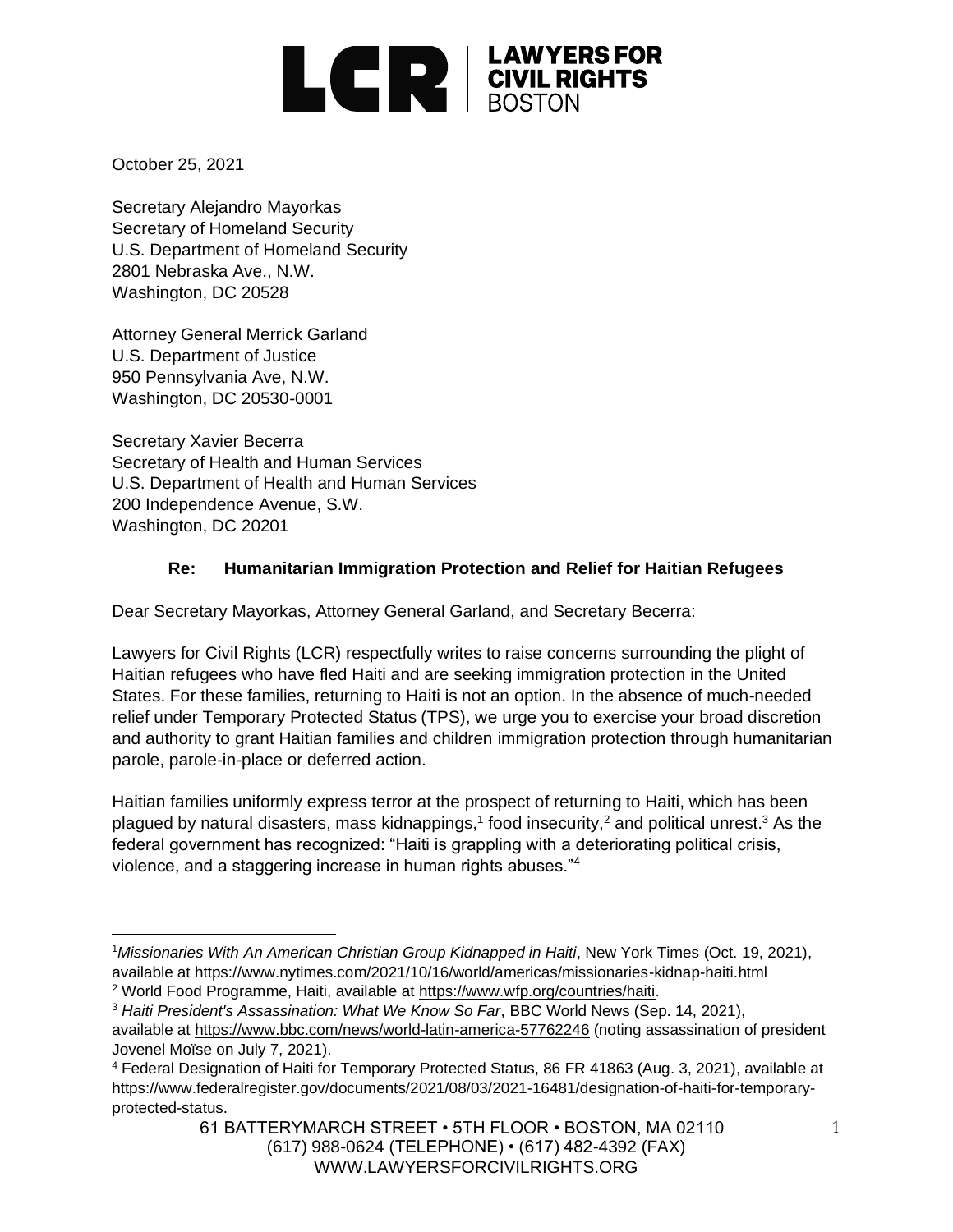# **EXPERIMENTS** EQUIPMENTS

Additionally, Haitian families have experienced discrimination and mistreatment at the hands of federal officials at the U.S. border. LCR recently filed a complaint with the U.S. Department of Homeland Security's (DHS) Office for Civil Rights and Civil Liberties on behalf of 48 Haitian refugees outlining the alarming abuses.<sup>5</sup>

As one Haitian immigrant stated in LCR's recently-filed civil rights complaint: "**To return to Haiti is to walk into the arms of death."** In light of the life-threatening conditions in Haiti and at the U.S. border, we strongly urge you to exercise your broad discretion and authority to provide immediate immigration protection and relief granting humanitarian parole, parole-in-place and/or deferred action for all Haitians who are fleeing their home country.

### **Expedited Humanitarian Parole**

Humanitarian parole is appropriate when there is a compelling emergency and there is an urgent humanitarian reason or significant public benefit to allowing individuals to temporarily enter the United States.<sup>6</sup> The applicable statutory and regulatory provisions vest full discretion for humanitarian parole in the Attorney General and the DHS Secretary.<sup>7</sup>

The U.S. government has recognized in the past that conditions in a country may be so extreme and widespread that it is appropriate to grant humanitarian parole on a broad or collective scale. For example, following the recent withdrawal of U.S. forces from Afghanistan, U.S. Citizenship and Immigration Services (USCIS) has admitted more than 65,000 Afghan nationals to the United States on humanitarian parole.<sup>8</sup>

Similar relief is appropriate for Haitian nationals arriving at the U.S. border and should be granted on an expedited basis. Life-threatening conditions in Haiti are well-documented, wellknown, and dire. **It is appropriate and necessary to grant expedited humanitarian parole for those Haitians arriving to the United States border.** <sup>9</sup>

<sup>5</sup> *See* Lawyers for Civil Rights, Black Haitian Families File Complaint Against Border Officials (Oct. 18, 2021), available at

[http://lawyersforcivilrights.org/our-impact/immigrant-rights/black-haitian-families-file-complaint-against](http://lawyersforcivilrights.org/our-impact/immigrant-rights/black-haitian-families-file-complaint-against-border-officials/)[border-officials/.](http://lawyersforcivilrights.org/our-impact/immigrant-rights/black-haitian-families-file-complaint-against-border-officials/)

<sup>6</sup> *See* [8 U.S.C. § 1182\(d\)\(5\)\(A\)](https://1.next.westlaw.com/Link/Document/FullText?findType=L&pubNum=1000546&cite=8USCAS1182&originatingDoc=Ie0f951c3672311e5b4bafa136b480ad2&refType=RB&originationContext=document&transitionType=DocumentItem&ppcid=ed26428c336e40cdae89390711bd310c&contextData=(sc.Search)#co_pp_ddda00006a1c0); *see also* USCIS, Humanitarian Parole, available at <https://www.uscis.gov/forms/explore-my-options/humanitarian-parole>

<sup>7</sup> *Garcia-Jimenez v. ICE*, No. 15-CV-820 (W.D. Wash. Aug. 27, 2015), report and recommendation adopted, No. 15-CV-820 (W.D. Wash. Sept. 28, 2015); *see also* 8 U.S.C. § 1182(d)(5)(A); 8 U.S.C. §1231(b)(3)(A).

<sup>8</sup> *After A Traumatic Journey, Afghan Immigrants on Humanitarian Parole Cope with Uncertainty*, Boston Globe (Oct. 24, 2021), available at https://www.bostonglobe.com/2021/10/24/nation/after-traumaticjourney-afghan-immigrants-humanitarian-parole-cope-with-uncertainty/; *see also* USCIS, Information for Afghan Nationals on Requests to USCIS for Humanitarian Parole, available at

[https://www.uscis.gov/humanitarian/humanitarian-parole/information-for-afghan-nationals-on-requests-to](https://www.uscis.gov/humanitarian/humanitarian-parole/information-for-afghan-nationals-on-requests-to-uscis-for-humanitarian-parole)[uscis-for-humanitarian-parole.](https://www.uscis.gov/humanitarian/humanitarian-parole/information-for-afghan-nationals-on-requests-to-uscis-for-humanitarian-parole)

<sup>&</sup>lt;sup>9</sup> USCIS, How to Make an Expedite Request, available at [https://www.uscis.gov/forms/filing](https://www.uscis.gov/forms/filing-guidance/how-to-make-an-expedite-request)[guidance/how-to-make-an-expedite-request](https://www.uscis.gov/forms/filing-guidance/how-to-make-an-expedite-request)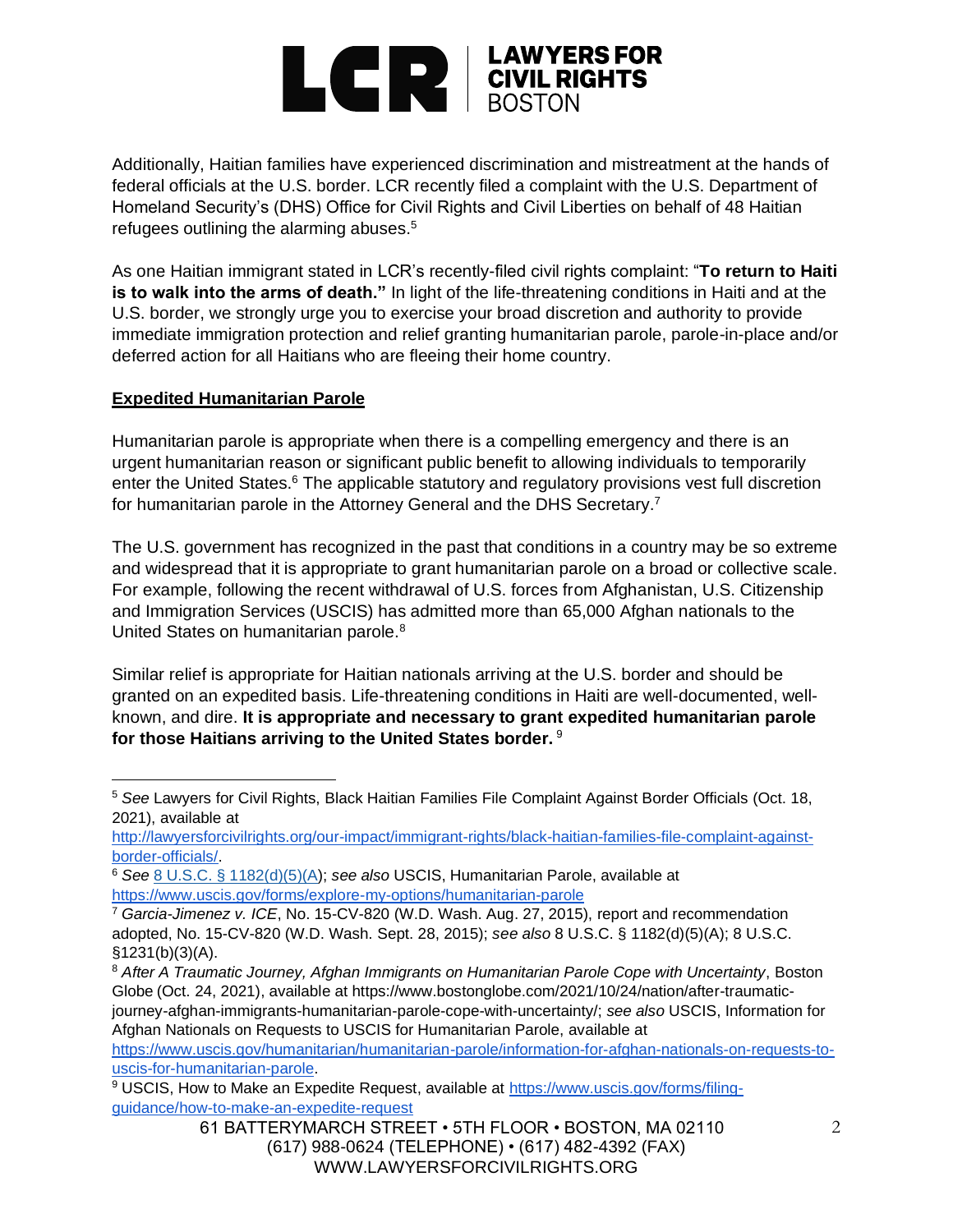

Timely release from DHS detention – within 72 hours<sup>10</sup> – is particularly critical given the abominable conditions under which many Black Haitian families who arrived at the border have been held.<sup>11</sup> **Families report being detained in overcrowded facilities without access to food or medical treatment. These conditions led to at least one miscarriage and countless illnesses while families and children were in DHS custody.**<sup>12</sup> In light of these conditions, immediate release from DHS custody with humanitarian parole is necessary.

### **Parole-in-Place for Haitians**

Many Haitians who have arrived at the border in the past months have been released on bond or on their personal recognizance. They have been ordered to check-in with ICE officials regularly and to appear in immigration court for removal proceedings. Although they are now living in the United States, many of these families may not be considered "admitted" under immigration law,<sup>13</sup> but they may be eligible for parole-in-place.<sup>14</sup> Like those still held in **detention or who are arriving at the U.S. border, Haitian families should be granted parole-in-place for humanitarian reasons.**

### **Deferred Action for Haitians Families**

It is well within the discretion and authority of the federal government to defer removal proceedings.<sup>15</sup> Such deferral in the case of Haitian nationals currently residing in the United States is justified for humanitarian reasons – and for the federal government's administrative convenience in light of the overwhelming crisis.<sup>16</sup> At present and for the foreseeable future, Haitian families and children cannot safely be removed to Haiti. Families with notices to appear – or with removal orders – should be granted deferred action until the federal government has had an opportunity to fully assess conditions on the ground, including the Haitian government's capacity to receive and protect its people. The U.S. government has provided broad scale or collective protection through deferred action in the past.<sup>17</sup> Similar protection is appropriate here. We urge you to allow Haitian families to remain in the United States until the conditions in Haiti have stabilized.<sup>18</sup>

Thank you for considering this urgent request. We can be reached at [asharma@lawyersforcivilrights.org.](mailto:asharma@lawyersforcivilrights.org) We look forward to hearing from you.

<sup>14</sup> 8 U.S.C. § 1182(d)(5)(A); *see also* Authority to Parole Applicants for Admission Who Are Not Also Arriving Aliens, Legal Op. 98-10 (Aug. 21, 1998), 1998 WL 1806685 (Aug. 21, 1998).

<sup>15</sup> *See*, *e.g*., *Arizona v. United States*, 567 U.S. 387, 396 (2012).

<sup>18</sup> 8 U.S.C. §1231(b)(3) (restriction on removal to a country where life or freedom would be threatened).

61 BATTERYMARCH STREET • 5TH FLOOR • BOSTON, MA 02110 (617) 988-0624 (TELEPHONE) • (617) 482-4392 (FAX) WWW.LAWYERSFORCIVILRIGHTS.ORG

<sup>&</sup>lt;sup>10</sup> This is sufficient time for federal authorities to ascertain public safety or national security threats.

<sup>11</sup> *See* LCR Civil Rights Complaint, *supra* note 6.

 $12$  *Id.* 

<sup>13</sup> *Delgado-Sobalvarro v. Att'y Gen.*, 625 F.3d 782 (3d Cir. 2010).

<sup>16</sup> *Reno v. Am.-Arab Anti-Discrimination Comm.*, 525 U.S. 471, 484 (1999).

<sup>17</sup> *See*, *e.g*., *Exercising Prosecutorial Discretion with Respect to Individuals Who Came to the United* 

*States as Minors,* (June 15, 2012) (establishing DACA program), available at

https://www.dhs.gov/xlibrary/assets/s1-exercising-prosecutorial-discretion-individuals-who-came-to-us-aschildren.pdf.